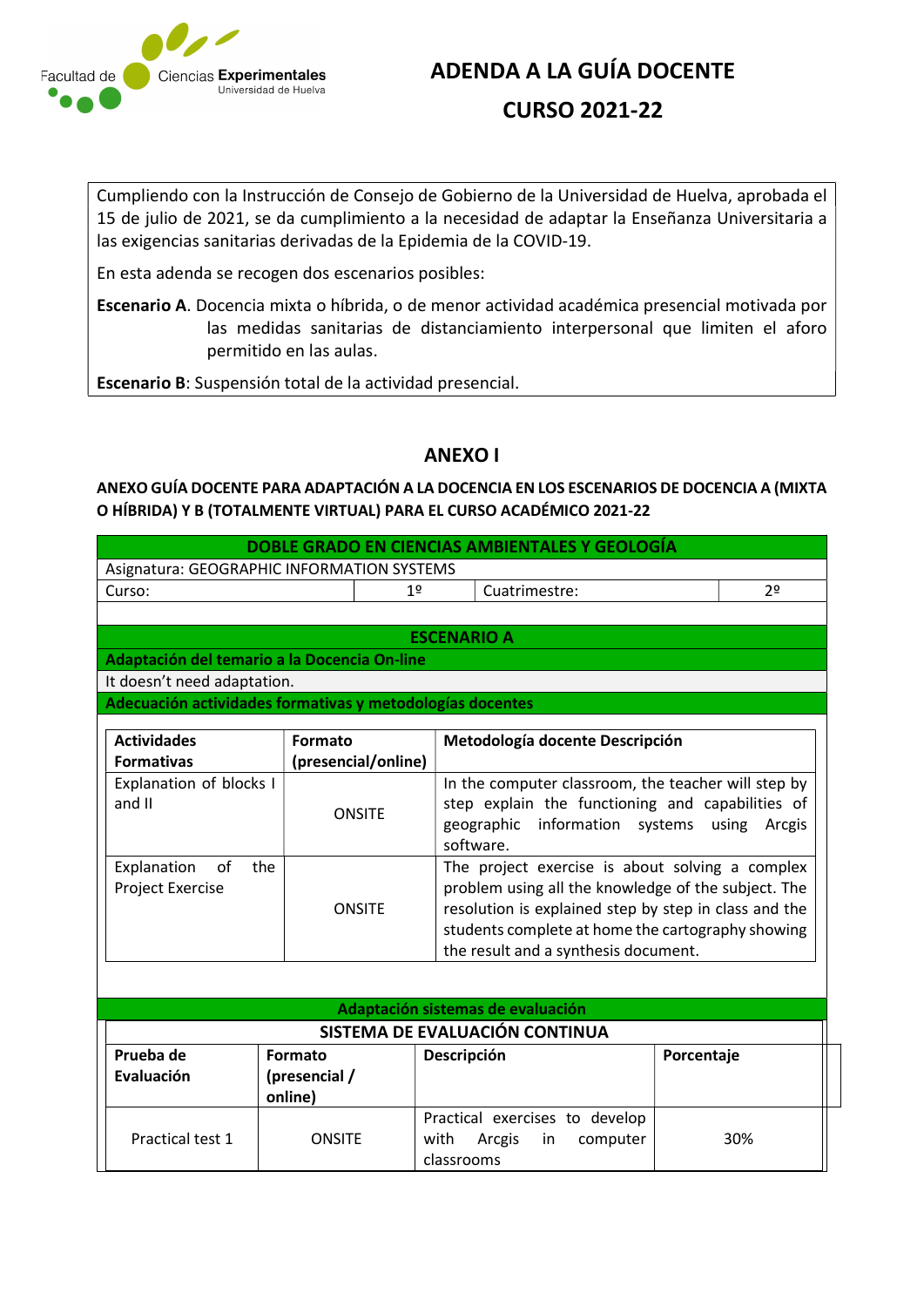

ADENDA A LA GUÍA DOCENTE

### CURSO 2021-22

| Delivery of maps<br><b>Block I</b>  | <b>ONLINE</b>                   | Students will have to draw up<br>with<br>the<br>layers<br>of<br>maps<br>information<br>provided<br>by<br>teachers and deliver them to<br>Moodle.                      | 10%                           |
|-------------------------------------|---------------------------------|-----------------------------------------------------------------------------------------------------------------------------------------------------------------------|-------------------------------|
| Practical test 2                    | <b>ONSITE</b>                   | Practical exercises to develop<br>with<br>Arcgis<br>computer<br>in<br>classrooms.                                                                                     | 30%                           |
| Delivery of maps<br><b>Block II</b> | <b>ONLINE</b>                   | Students will have to draw up<br>maps with<br>the<br>layers<br>of<br>information<br>provided<br>by<br>teachers and deliver them to<br>Moodle.                         | 10%                           |
| pass the subject                    |                                 | It will be necessary to obtain a minimum of 4/10 between the tests and deliveries described above to                                                                  |                               |
| Delivery of the<br>Project-Exercise | <b>ONSITE</b>                   | The resolution is explained step<br>by step in class. Students deliver<br>the Report with cartography.                                                                | 20% (minimum 3/10<br>to pass) |
|                                     |                                 | All deliveries and tests of the Continuous Evaluation are mandatory to pass the subject.                                                                              |                               |
| Prueba de<br>Evaluación             | <b>Formato</b><br>(presencial / | SISTEMA DE EVALUACIÓN ÚNICA FINAL<br>Descripción                                                                                                                      | Porcentaje                    |
|                                     | online)                         |                                                                                                                                                                       |                               |
| <b>Practical test</b>               | <b>ONSITE</b>                   | Practical exercises to develop with<br>Arcgis in computer classrooms.                                                                                                 | 50%                           |
| Delivery of maps<br>Block   & II    | <b>ONLINE</b>                   | Students will have to draw up<br>with<br>the<br>layers<br>of<br>maps<br>information provided by teachers<br>and deliver them to Moodle.                               | 20%                           |
|                                     |                                 | It will be necessary to obtain a minimum of 4/10 between the tests and deliveries described above                                                                     |                               |
| Delivery of the GIS                 | <b>ONLINE</b>                   | to pass the subject<br>Students are provided with a<br>diagram to follow and solve the<br>Exercise. It is essential to attend<br>face-to-face or virtual tutorials to | 30% (minimum 4/10<br>to pass) |

The REGULAR EVALUATION II will be developed in the same way as the Final Single Evaluation.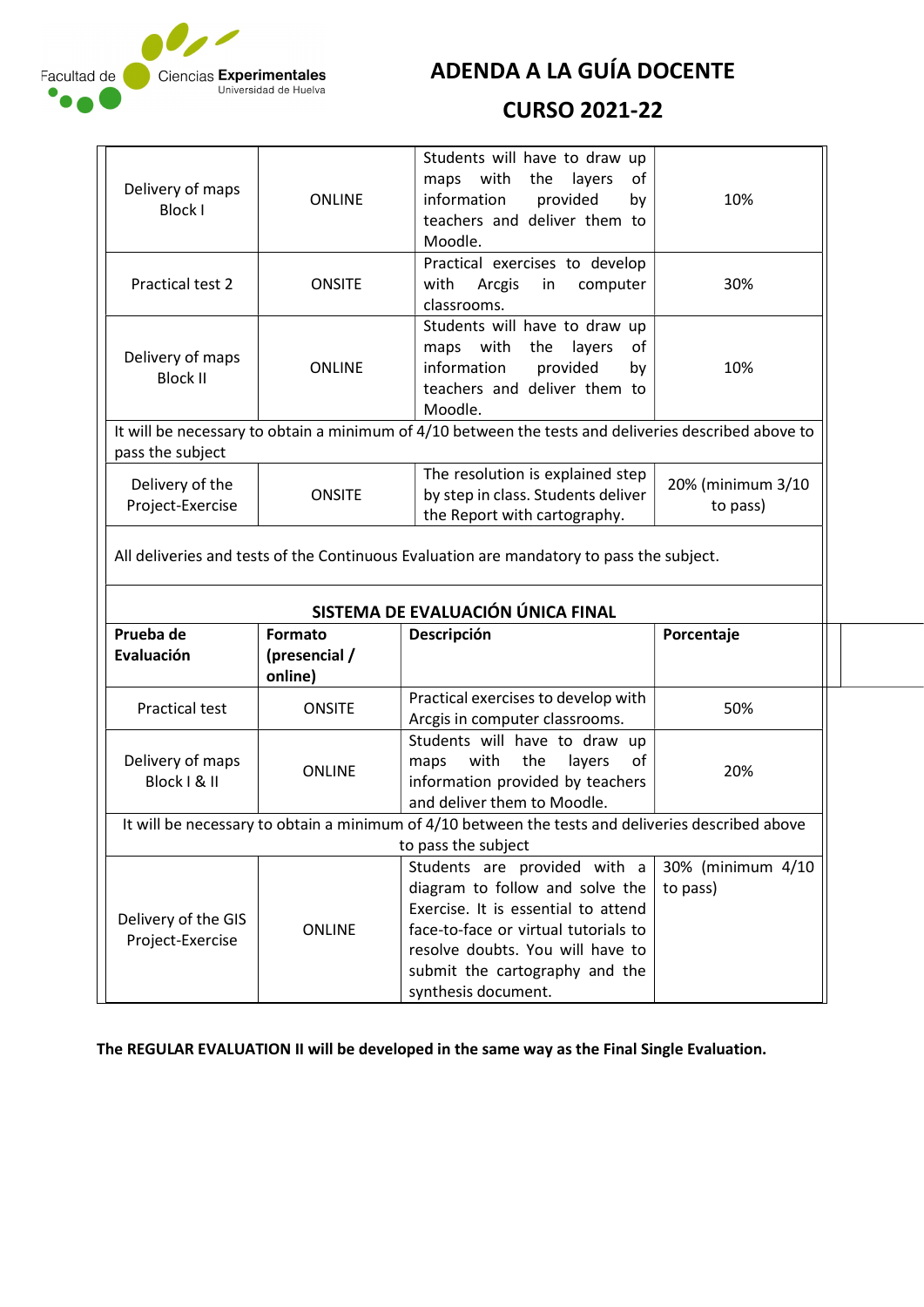

# ADENDA A LA GUÍA DOCENTE CURSO 2021-22

#### ESCENARIO B

Adaptación del temario a la Docencia On-line It doesn't need adaptation. Adecuación actividades formativas y metodologías docentes

| <b>Actividades</b><br><b>Formativas</b>        | Formato<br>(presencial/online)                          | Metodología docente Descripción                                                                                                                                                                                                                                                                                                            |
|------------------------------------------------|---------------------------------------------------------|--------------------------------------------------------------------------------------------------------------------------------------------------------------------------------------------------------------------------------------------------------------------------------------------------------------------------------------------|
| Explanation of blocks I<br>and II              | Video-recorded<br>and/or<br>classes<br>videoconferences | The explanation of the subject usually done in<br>computer classes will be replaced by the same video<br>classes. Each student will view the videos and repeat<br>each step on their computer, which will have the<br>same Arcgis software provided by the UHU.<br>Teachers will also hold videoconferences to discuss<br>specific topics. |
| Explanation<br>the<br>. of<br>Project Exercise | Video<br>Exercise<br>Tutorial and Video<br>Conferencing | The project exercise is about solving a complex<br>problem using all the knowledge of the subject. The<br>resolution is explained step by step in video and the<br>students repeat from their computer each step and<br>independently complete the cartography<br>that<br>shows the result and a synthesis document.                       |

#### Adaptación sistemas de evaluación

|                     |               | SISTEMA DE EVALUACIÓN CONTINUA                                                                    |                   |
|---------------------|---------------|---------------------------------------------------------------------------------------------------|-------------------|
| Prueba de           | Formato       | Descripción                                                                                       | Porcentaje        |
| Evaluación          | (presencial / |                                                                                                   |                   |
|                     | online)       |                                                                                                   |                   |
| Practical test 1    | <b>ONLINE</b> | Resolution of exercises raised by                                                                 | 30%               |
|                     |               | teachers in a given time.                                                                         |                   |
|                     |               | Students will have to draw up                                                                     |                   |
| Delivery of maps    |               | maps with the layers<br>οf                                                                        |                   |
| Block I             | <b>ONLINE</b> | information<br>provided<br>by                                                                     | 10%               |
|                     |               | teachers and deliver them to                                                                      |                   |
|                     |               | Moodle.                                                                                           |                   |
| Practical test 2    | <b>ONLINE</b> | Resolution of exercises raised by                                                                 | 30%               |
|                     |               | teachers in a given time.                                                                         |                   |
|                     |               | Students will have to draw up                                                                     |                   |
| Delivery of maps    |               | maps with<br>the<br>layers<br>οf                                                                  |                   |
| <b>Block II</b>     | <b>ONLINE</b> | information<br>provided<br>by                                                                     | 10%               |
|                     |               | teachers and deliver them to                                                                      |                   |
|                     |               | Moodle.                                                                                           |                   |
|                     |               | It will be necessary to obtain a minimum of 4/10 between the tests and deliveries described above |                   |
|                     |               | to pass the subject                                                                               |                   |
|                     |               | Students<br>submit<br>must<br>a                                                                   |                   |
| Delivery of the GIS | <b>ONLINE</b> | summary document of the                                                                           | 20% (minimum 3/10 |
| Project-Exercise    |               | Project Exercise following the                                                                    | to pass)          |
|                     |               | outline provided by the teachers                                                                  |                   |